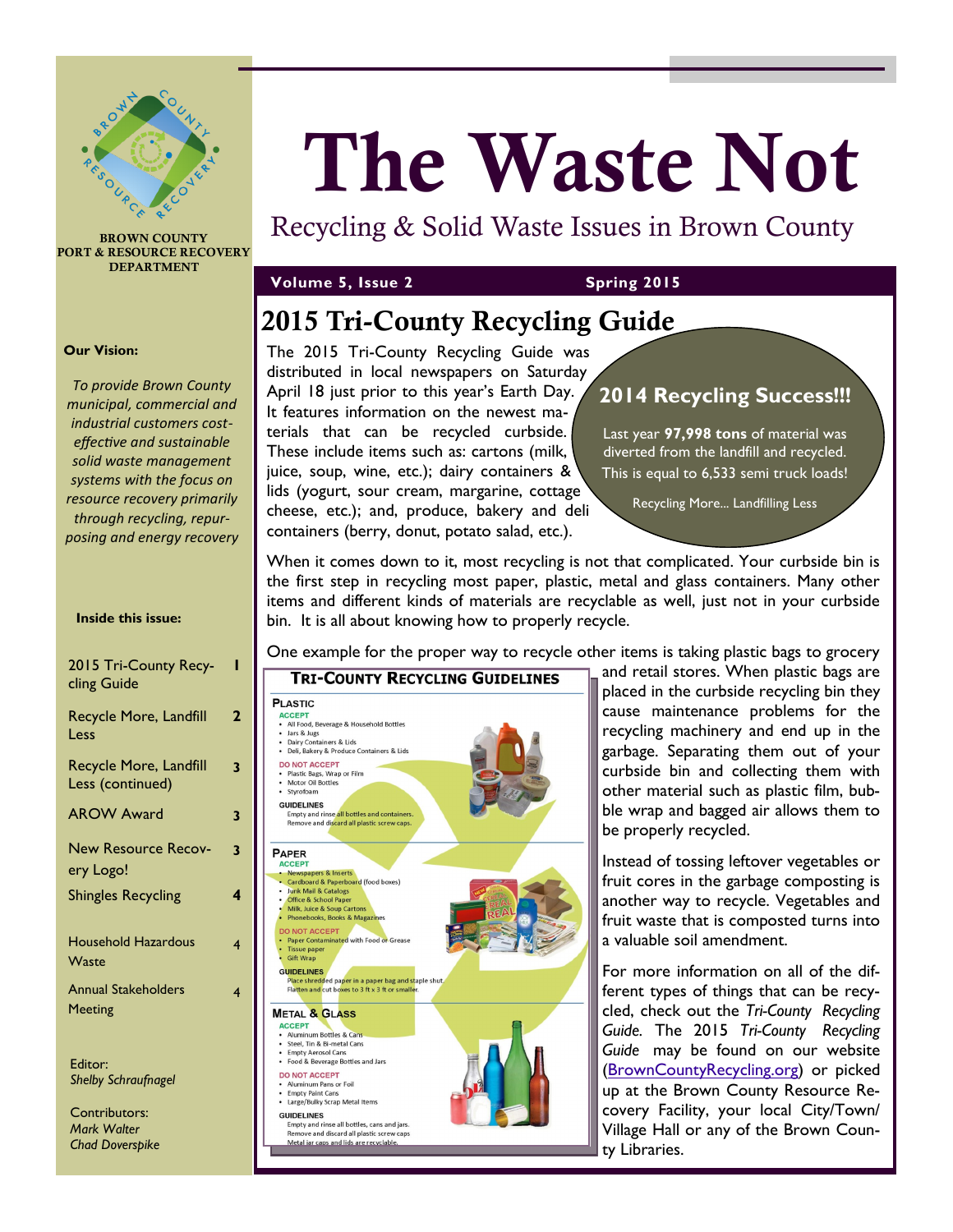### **Recycle More, Landfill Less**

**How the Tri-County Recycling Facility is shaping the future of recycling** *from Natures Pathways*

It's a simple lesson we've all been taught: the more we recycle, the less we put into our landfills. But recycling's benefit to our planet - and northeast Wisconsin - doesn't stop there. By using your recycling bin more than your

trash can, you're helping save money, energy and even jobs.

### **A tale of three counties**

What makes recycling in our area distinctive is a truly unique partnership of three counties: Brown, Outagamie and Winnebago. Fifteen years ago, the three counties all had their own individual recycling facilities and landfills. But in 2001, the leadership of the three solid waste departments questioned whether there was a better way to manage the area's waste.

"It's pretty rare to have that much infrastructure within



a 60-mile radius," explains Jennifer Semrau, recycling specialist for Winnebago County. The counties realized that they could operate one landfill at a time, with the other two counties transferring their waste to that landfill. This would save money by cutting down on resources, equipment and energy needed to run the two other landfills. The counties also increased the efficiency of their recycling process by combining efforts. A powerful tri-county recycling team was born. Brown, Outagamie and Winnebago counties committed to a 25-year agreement to share landfill space and coordinate recycling efforts. The Tri-County Recycling Facility, located in Appleton, is owned by all three counties. In 2008, the tri-county partners began to examine whether they could offer singlestream recycling. Single-stream recycling means individuals don't need to separate their recyclables; instead, all items (paper, cans and bottles) go into one large bin.

"Because the three counties worked together, we were able to invest the necessary capital. The initial cost of the facility was nearly \$10 million, so it's very cost prohibitive for an individual county, but by putting our resources together we were able to renovate the existing Outagamie County recycling facility into the singlestream facility we have today," Semrau says. "It is actually the largest municipally owned and operated recycling facility in the state of Wisconsin."

Another aspect about the Tri-County Recycling Facility that might surprise you is that it's not paid for by tax dollars. "None of the three counties' solid waste programs are on the tax levy," explains Semrau. "They are all independent… and essentially operated as businesses."

So how does the Tri-County Recycling Facility make money? It all starts at the curb.

### **Recycling has a local impact**

"All of the materials we collect here get sold to a third party for further recycling," explains Mark Walter, Brown County Business Development Manager. "It's a goal of ours to try to sell as locally as possible for the betterment of the Wisconsin and Midwest economy." The three counties sell most of the collected paper to local paper mills in Neenah, Menasha and Green Bay. Plastics are sold mostly to Michigan and Wisconsin facilities, while glass goes to a buyer in East Troy, near Milwaukee.

In addition to bettering the local economy, the Tri-County Recycling Facility's efforts conserve energy (it takes

### *Did You Know?*

 Recycling isn't just good for the environment; it's good for Wisconsin's economy with more than 111,500 jobs and over \$40 million generated from the sale of recyclables!

less energy to use recycled material rather than virgin material in manufacturing), save natural resources (fewer trees and land are used to produce items we use in our everyday lives), and reduce landfill space (only 7 percent of the items received by the Tri-County facility are landfilled).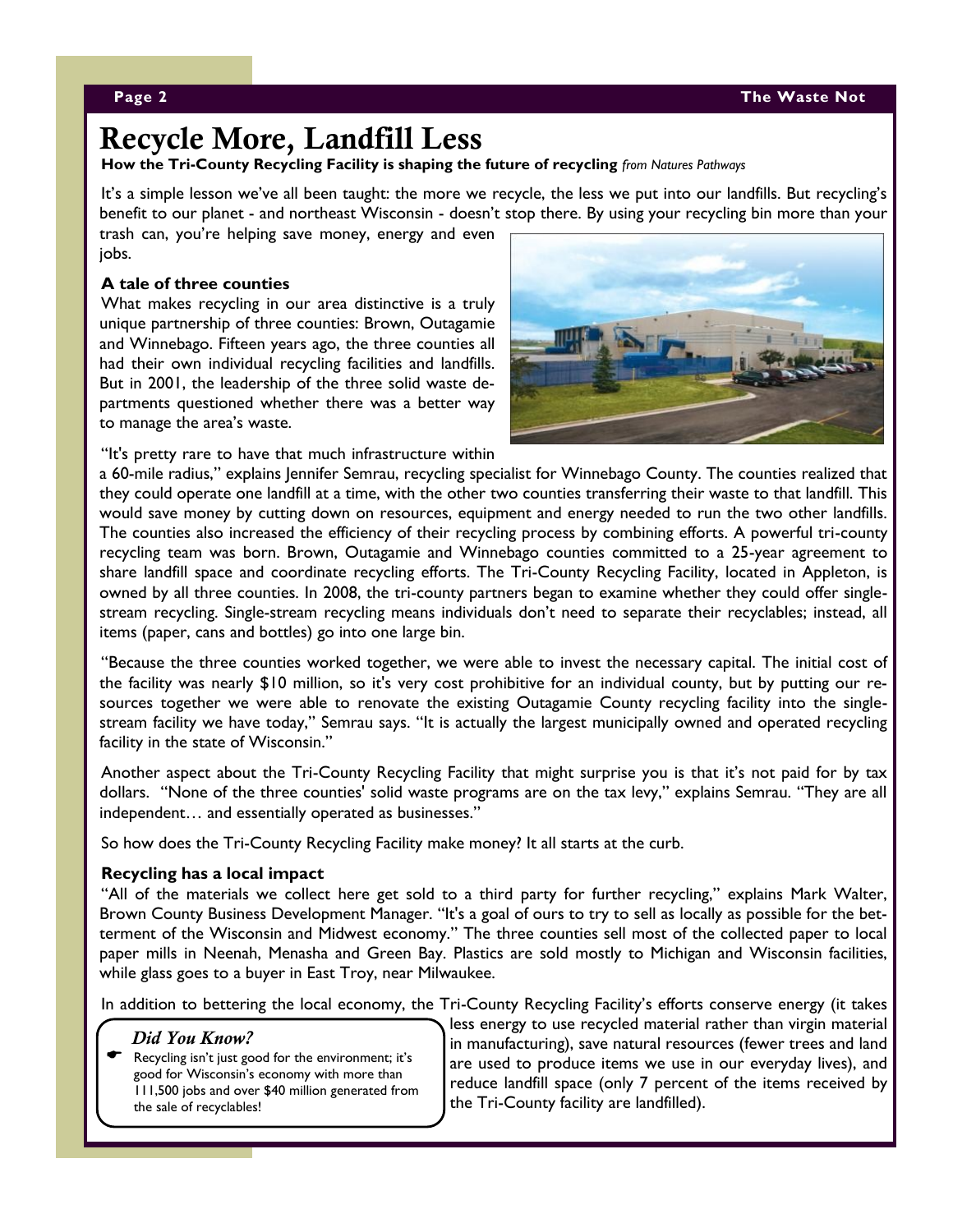### **Volume 5, Issue 2 Page 3**

## **Recycle More, Landfill Less (continued)**

### **An eye on the future**

If your recycling efforts are the star of the show, the Tri-County Recycling Facility and its staff are the supporting cast — and they're always looking to improve the script.

Just last year, the counties invested another \$2 million into the facility to modify it, adding additional equipment and sorting stations, all with the goal of accepting more packaging products, like milk and juice cartons and plastic deli, produce, bakery and dairy containers. "In the past, plastic recycling was incredibly confusing. Of all the items people recycled, whether or not a particular plastic item was recyclable or not was the biggest question we received, hands down," Semrau says. "With the investments that we made this past year, we're able to now say you can recycle all plastic bottles and containers… don't sweat the numbers, just put all your plastic bottles and containers in your recycling."

*- April 2015 Nature's Pathway*

# **AROW Award**

The Tri-County Single Stream Recycling Facility was awarded the Associated Recyclers of Wisconsin (AROW) award for Outstanding Achievement in Recycling - Public Sector at the annual Wisconsin Integrated Resource Management Conference this past February. The BOW is the largest municipally owned and operated Material Recovery Facility (MRF) in the State of Wisconsin. Since 2009, Brown, Outagamie and Winnebago (BOW) Counties have been a leader in recycling processing and education

due to the pioneering sharing of resources. 2014 represented a banner year for BOW due to the expansion of its service area to accept nearly 100,000 tons of recyclable material, modification of its MRF to accept additional plastics and cartons, and innovative education strategies to promote recycling of the new materials. With these modifications and the additional materials now accepted at the facility, the Tri-County Recycling Facility should continue to grow and prosper into the future.



# **New Resource Recovery Logo!**

In April, the Resource Recovery side of the Port & Resource Recovery Department unveiled a new logo. The new logo is more modern and better represents the goals of the Resource Recovery side of the Department. The blue and green colors in the logo bring to mind recycling and recovery of resources better representing the goal of Resource Recovery in its effort to recovery or divert material from landfills while striving to maintain the health of the environment as much as possible.

When recycling comes to mind, many people may immediately think of the chasing arrows symbol. In the new logo we tried to keep with that though put also signify that recycling is only a part of the process of

**BROWN** COUNTY resource recovery. Our department's goal is to recover as much material as possible and find a way to reuse it. While residential recycling is a large part of what we do, we also work to find sources for more difficult to recycle materials like shingles, tires and construction waste.